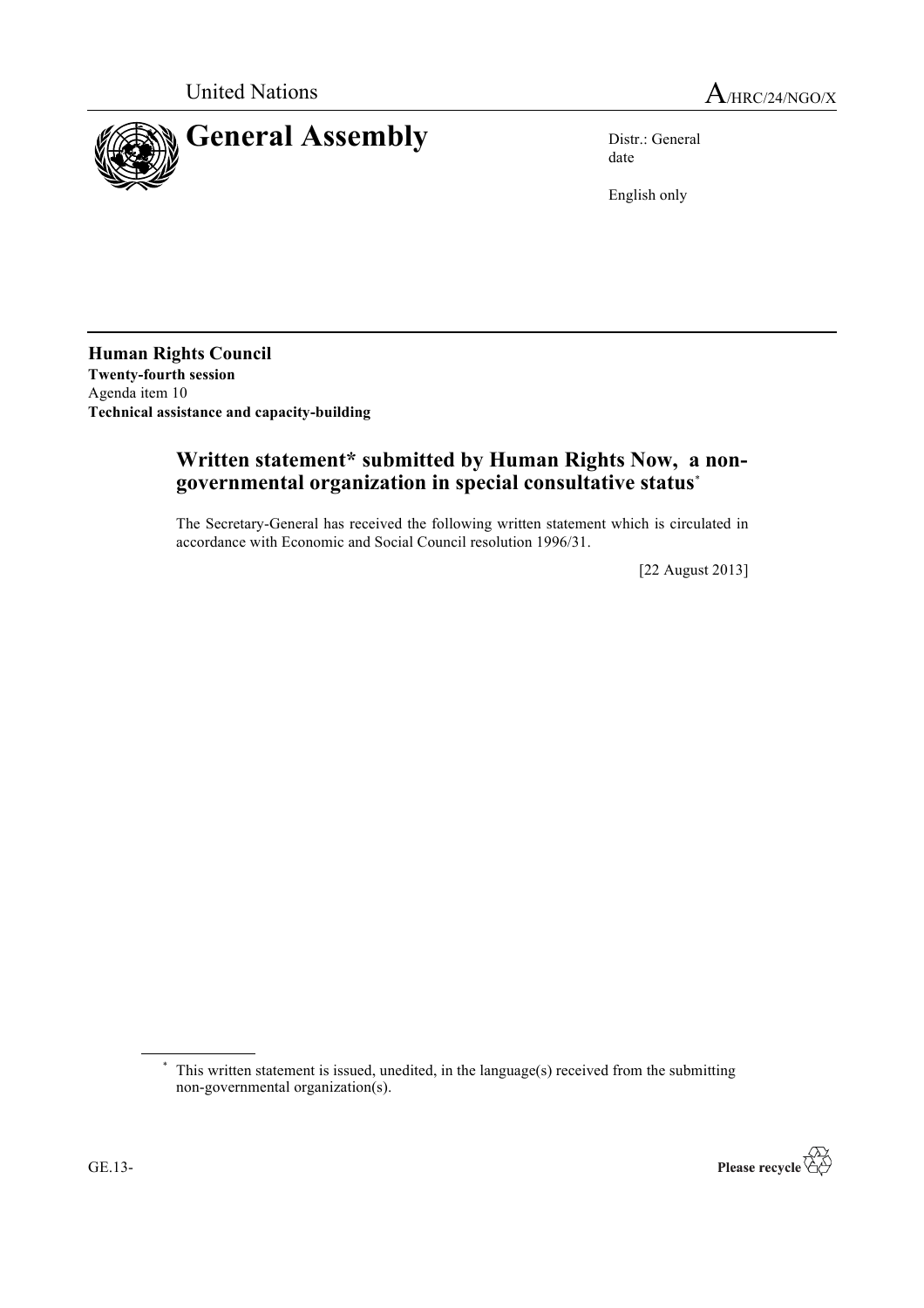# **Human Rights Situation in Cambodia**

### 1. Background

In Cambodia, serious human rights abuses continue to be perpetrated, including forced evictions and attacks against activists, and there is a danger of the situation regressing still further.

Throughout 2012 there were serious human rights abuses perpetrated by the Royal Government of Cambodia (RGC), including the detention and trial of Mam Sonando, director and owner of FM 105, "Beehive Radio"; the arresting of two housing rights activists, Yorm Bopha and Tim Sakmony, on questionable allegations; and the killing of environmental NGO leader Chhut Wutty in the middle of a forest while investigating crimes. Sadly, these arrests, prosecutions and killings have become normalized in the current situation in Cambodia.

Human Rights Now(HRN), a Tokyo based international human rights organization, calls for the UN Human Rights Council to closely monitor the human rights situations regarding violations of land rights and other fundamental rights and to urge that the oppression of human rights activists be ceased immediately. Also, HRN calls on Cambodian authorities to comply with international human rights law and immediately cease all violations, and to protect defenders of human rights who monitor and analyze the governance of Cambodia.

#### 2. Land Rights

The taking of land, including the destruction of farmland and dwellings, continues to be a problem in Cambodia. According to LICADHO, over 2.2 million hectares of land have been granted to private firms as of May 2013.<sup>1</sup> In most of cases, seizures constitute clear violations of both Cambodian law and obligation under international human rights law obligations.

The requirements of Cambodia's own 2001 Land Law and the Sub-decree on Economic Land Concession  $(ELC)$  have been routinely ignored.<sup>2</sup> For example, in some regions, land has been converted into sugar concessions for farming sugar in place of crops and livestock that fed local villagers, violating both Cambodian law and human rights obligations. As part of these seizures, bulldozers are used to destroy farmland and dwellings while villagers are assaulted and attacked.

Those who attempt to resist the land takings face further oppression. As confirmed during HRN's 2012 investigation in Cambodia, residents of various areas are oppressed, assaulted and arrested for conducting peaceful protests. These protestors are often convicted in summary trials without the protection of domestic or international law. Efforts to enforce applicable legal requirements in civil lawsuits have been ignored by politically-influenced courts in Cambodia, and those that try are sometimes charged as criminals in retaliation $3$ 

As a result of these various issues, the Prime Minister announced a new moratorium on issuing land concessions in May 2012 entitled "Directive No. 01." The directive also called for a systematic review of

<sup>&</sup>lt;sup>1</sup> Cambodian League for the Promotion and Defense of Human Rights (LICADHO) "Cambodia's Looming Political and Social Crisis" (2013) pg. 5. <sup>2</sup> HRN fact finding Report for Cambodia in 2012 " In Cambodia, People are Deprived of Land" accessible at:

<sup>&</sup>quot;http://hrn.or.jp/eng/activity/HRN%20Cambodia%20Report%20on%20Land%20Rights%202012.pdf

 $3$  Id at 6.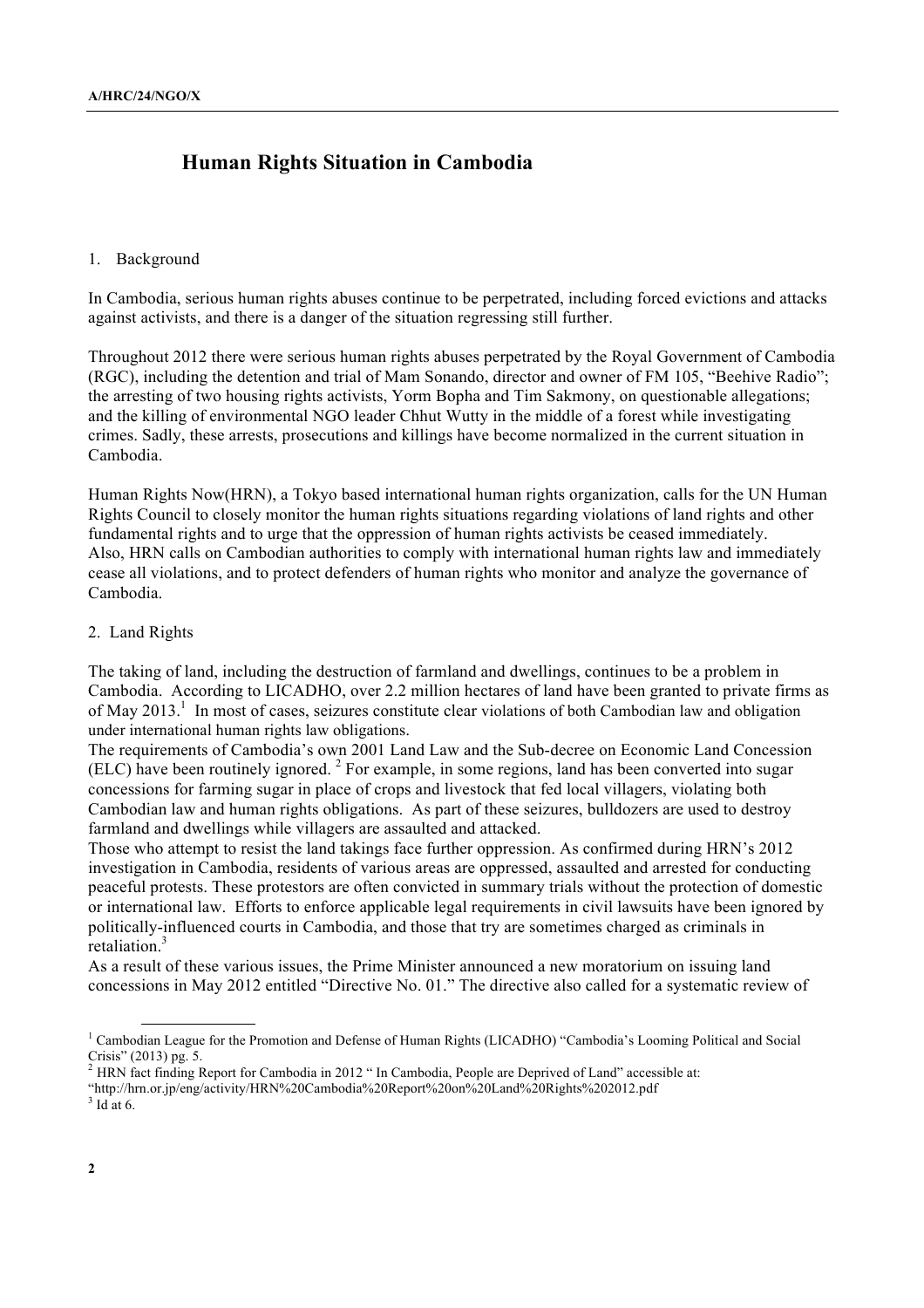existing land concessions. In June, based on that directive, he also announced a new ad hoc land titling scheme utilizing thousands of briefly trained, ruling-party affiliated students.

All three aspects of the mid-2012 land related announcements have been highly problematic. Due to the overall lack of transparency surrounding the issuance of land concessions, there have been at least 80,000 hectares awarded since the moratorium. There has also been no systematic review or cancellation of any of the well-documented improperly issued concessions. And the Prime Minister's land titling scheme has bypassed all established state mechanisms for determining property rights and replaced them with a privately funded drive that has explicitly refused all independent monitoring efforts. Despite this, reports of intimidation, particularly in indigenous communities, related to the student run land titling scheme have nevertheless reached multiple human rights organizations. The scheme has also refused to tackle most areas of disputed land, making its efficacy doubly questionable.

In sum, although this program may have sounded initially promising in theory, it has not been pursued with transparency and there have been many reports of abuses as well as areas where land continues to be unregistered and lack clear titles. There is still no national registry of state public versus private land. This lack of clarity allows the Government to continue to take part in forceful evictions without giving the residents in the area a means of redress.

Further, the Prime Minister's pre-election statements warning that the entire program would cease if the Cambodian People's Party lost the elections reflect the scheme's intentions as a campaign tool.<sup>4</sup> In order to protect individual's rights to housing, land and self-determination, local and international laws must be enforced.

### 3. Attacks against Activists

Reports of campaign related abuses proliferated in the run up to the 2013 National Assembly elections. Threats of the cessation of development projects and the land titling scheme were coupled with character attacks against opposition leaders.

In May, there were allegations that opposition leader Kem Sokha denied the genocide committed by the Khmer Rogue.<sup>5</sup> Mr. Sokha was next publically accused of a string of extramarital affairs.<sup>6</sup> In June the allegations reached a peak when Prime Minister Hun Sen accused Kem of having a sexual encounter with a 15-year-old girl, while inexplicably claiming that he personally helped Sokha avoid prosecution for the alleged crime.<sup>7</sup>

Similarly, there have also been attacks on the credibility of the UN human rights envoy, Surya Subedi, during the lead up to the election. Despite appearances of individual activism, there are reports that protests against Mr. Subedi were not spontaneous but were supported by political groups.<sup>8</sup> This was followed by the head of the government's Anti-Corruption Unit, Om Yentieng, claiming that Mr. Subedi's reports were onesided.<sup>9</sup>

<sup>&</sup>lt;sup>4</sup> LICADHO "Cambodia's Looming Political and Social Crisis" (2013) pg. 4.

<sup>&</sup>lt;sup>5</sup> "Sokha apology or protests: PM" The Phnom Penh Post, 31 May 2013, http://www.phnompenhpost.com/national/sokha-apologyor-protests-pm <sup>6</sup>

 $6$  "Hun Sen Accuses Kem Sokha of Sex With Girl, 15" 14 June 2013,

http://www.cambodiadaily.com/elections/hun-sen-accuses-kem-sokha-of-sex-with-girl-15-30960/ <sup>7</sup>

<sup>&</sup>lt;sup>7</sup> Id.<br><sup>8</sup> "Subedi Protest Linked to CPP-Aligned Youth Group" The Cambodia Daily, 23 May 2013,

http://www.cambodiadaily.com/archive/subedi-protest-linked-to-cpp-aligned-youth-group-26156/ <sup>9</sup>

<sup>&</sup>lt;sup>9</sup> "UN envoy's fairness questioned" The Phnom Penh Post, 23 May 2013, http://www.phnompenhpost.com/national/un-envoy'sfairness-questioned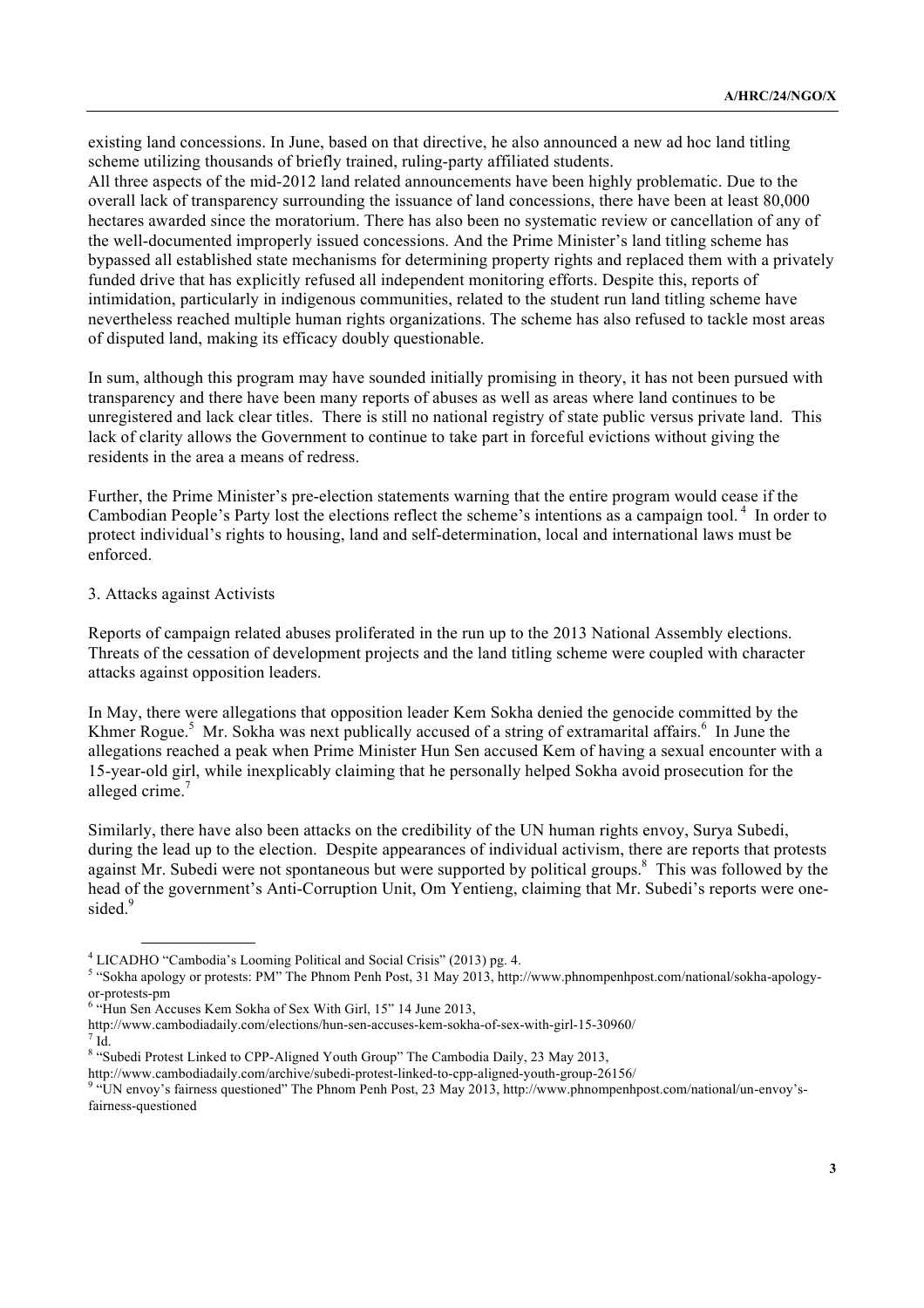These actions extended beyond personal attacks and included alleged attempts to sway the 28 July 2013 elections. In the week before the 28 July 2013 elections, voter registration rates throughout the country exceeded one hundred per cent, with some areas having over 200 per cent of the reported population registered.<sup>10</sup> The local poll monitoring organization—the "Committee for Free and Fair Elections in Cambodia"—alleged that up to 1.25 million people who were eligible to vote were not on voter registries.<sup>11</sup> These actions escalated further with military and police campaigning for one of the political parties.<sup>12</sup> Together these personal attacks and influence by outside actors shows the fragile state of the political process in Cambodia. In late July, the UN Special Rapporteur on the situation of human rights in Cambodia made a statement urging the citizens of Cambodia to refrain from violence.<sup>13</sup> The incidents leading up to the 28 July 2013 elections show that the people of Cambodia were at risk of having their right to vote denied. In order to conduct serious investigations of those attacks and punish the persons responsible, the independence and impartiality of the Cambodian legal system should be improved.

## 4. Election

Some of these fears were actualized on 28 July 2013.

Transparency International noted irregularities in the vote and stated that it was "very concerned about the disenfranchisement of citizens and voters."<sup>14</sup> There are reports of people being turned away from polling places and incidents of violence.<sup>15</sup> There were also credible observations of vote rigging through the use of large groups of individuals, often eligible to vote somewhere else in Cambodia, being transported to certain closely contested communes to cast ballots. "On election day itself, many voters complained that they could not find their names on voters lists" and "there have been a number of reports of opposition supporters in different locations facing harassment for their activism around the election."<sup>16</sup>

Unfortunately, in the wake of the election, Kem Sokha stated that "Cambodian people who don't like the result will rise up and make chaos"<sup>17</sup> and the government called up hundreds of security forces into Phnom Penh in order to prevent mass demonstrations against the election.<sup>18</sup> However, both parties should take the recommendations of the Special Rapporteur seriously and decry the use of violence, as it delegitimizes the political process.

July 2013,

<sup>&</sup>lt;sup>10</sup> "Giving more than 100%" Phnom Penh Post, 24 July 2013, http://www.phnompenhpost.com/national/giving-more-100 <sup>11</sup> " Polls close in Cambodia elections" Aljazeera, 28 July 2013, http://www.aljazeera.com/news/asia-

pacific/2013/07/201372813735118644.html

<sup>&</sup>lt;sup>12</sup> "Government Denies Claims Military, Police Are Intimidating Voters" The Camboida Daily, 25 July

<sup>2013,</sup> http://www.cambodiadaily.com/elections/government-denies-claims-military-police-are-intimidating-voters-36633/<br><sup>13</sup> "Cambodia: UN expert calls for free, fair and peaceful elections and full respect for human rights"

http://www.ohchr.org/EN/NewsEvents/Pages/DisplayNews.aspx?NewsID=13587&LangID=E <sup>14</sup> "Cambodia's Hun Sen shaken as opposition rejects poll result" Reuters, 29 July 2013

http://www.reuters.com/article/2013/07/29/us-cambodia-election-opposition-idUSBRE96S03C20130729<br><sup>15</sup> "After Surprise Results, Calls For Calm, Vigilance" The Cambodia Daily, 29 July 2013,

http://www.cambodiadaily.com/elections/after-surprise-results-calls-for-calm-vigilance-37212/<br><sup>16</sup> Amnesty International, "Cambodia: Post-election tension must not lead to violence" (2013)<br><sup>17</sup> "Cambodian Opposition Reject

http://www.nytimes.com/2013/07/30/world/asia/cambodian-opposition-rejects-election-

results.html? r=1&gwh=2A21A44B55B60E0E852C50C42DD0B03D&

<sup>&</sup>lt;sup>18</sup> Amnesty International, "Cambodia: Post-election tension must not lead to violence" (2013)